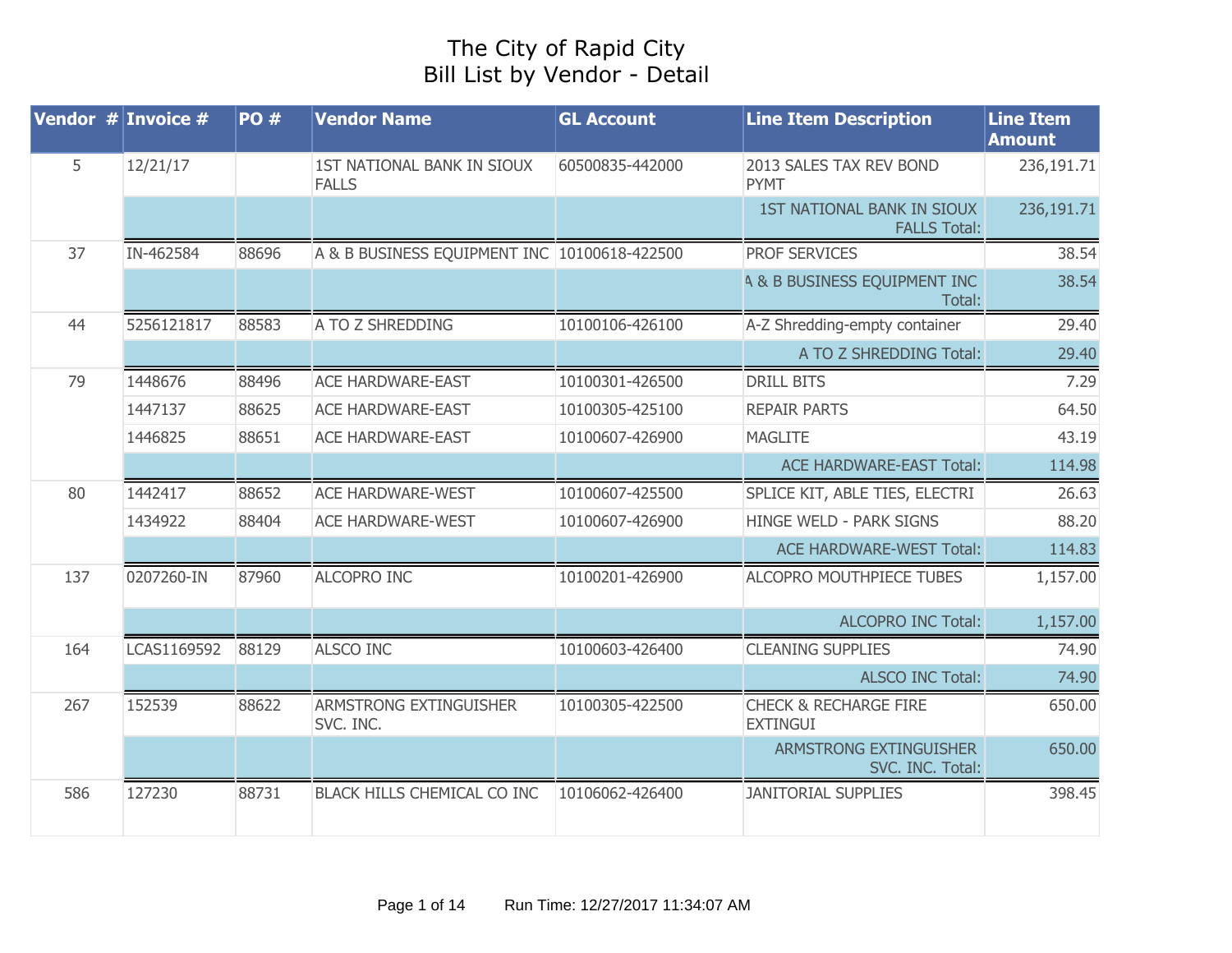| 586 |                   |       |                                                    |                 | BLACK HILLS CHEMICAL CO INC<br>Total:                     | 398.45   |
|-----|-------------------|-------|----------------------------------------------------|-----------------|-----------------------------------------------------------|----------|
| 622 | 19815968<br>12/21 |       | <b>BLACK HILLS ENERGY</b>                          | 10100205-428300 |                                                           | 168.13   |
|     | 12760722<br>12/21 |       | <b>BLACK HILLS ENERGY</b>                          | 60207012-428300 |                                                           | 27.60    |
|     | 17434367<br>12/21 |       | <b>BLACK HILLS ENERGY</b>                          | 10100205-428300 |                                                           | 88.99    |
|     |                   |       |                                                    |                 | <b>BLACK HILLS ENERGY Total:</b>                          | 284.72   |
| 652 | 00000223-01       | 88616 | <b>BLACKSTRAP INC</b>                              | 10100302-426400 | <b>ROAD SALT</b>                                          | 1,847.50 |
|     |                   |       |                                                    |                 | <b>BLACKSTRAP INC Total:</b>                              | 1,847.50 |
| 830 | 93940-09          | 88177 | <b>BURNS &amp; MCDONNELL</b><br><b>ENGINEERING</b> | 61507104-422300 | 16-2370 CELL 13, 14 & 17 GCCS                             | 6,611.00 |
|     |                   |       |                                                    |                 | <b>BURNS &amp; MCDONNELL</b><br><b>ENGINEERING Total:</b> | 6,611.00 |
| 842 | 06PS0520871       | 88671 | BUTLER MACHINERY CO.                               | 61207101-425100 | CAP SCREWS, WASHER, NUT                                   | 129.55   |
|     |                   |       |                                                    |                 | <b>BUTLER MACHINERY CO. Total:</b>                        | 129.55   |
| 905 | 2590-492623       | 88619 | <b>CARQUEST AUTO PARTS</b>                         | 10100301-425100 | <b>REPAIR PARTS</b>                                       | 6.01     |
|     | 2590-492623       | 88619 | <b>CARQUEST AUTO PARTS</b>                         | 10100302-425100 | <b>REPAIR PARTS</b>                                       | 0.58     |
|     | 2590-492623       | 88619 | <b>CARQUEST AUTO PARTS</b>                         | 10100401-425100 | <b>REPAIR PARTS</b>                                       | 2.92     |
|     | 2590-491832       | 88619 | <b>CARQUEST AUTO PARTS</b>                         | 10100301-425100 | <b>REPAIR PARTS</b>                                       | 8.74     |
|     | 2590-491832       | 88619 | <b>CARQUEST AUTO PARTS</b>                         | 10100302-425100 | <b>REPAIR PARTS</b>                                       | 0.84     |
|     | 2590-491832       | 88619 | <b>CARQUEST AUTO PARTS</b>                         | 10100401-425100 | <b>REPAIR PARTS</b>                                       | 4.24     |
|     | 2590-492448       | 88619 | <b>CARQUEST AUTO PARTS</b>                         | 10100301-425100 | <b>REPAIR PARTS</b>                                       | 154.20   |
|     | 2590-492448       | 88619 | <b>CARQUEST AUTO PARTS</b>                         | 10100302-425100 | <b>REPAIR PARTS</b>                                       | 14.75    |
|     | 2590-492448       | 88619 | <b>CARQUEST AUTO PARTS</b>                         | 10100401-425100 | <b>REPAIR PARTS</b>                                       | 74.91    |
|     | 2590-492659       | 88619 | <b>CARQUEST AUTO PARTS</b>                         | 10100301-425100 | <b>REPAIR PARTS</b>                                       | 74.91    |
|     | 2590-492659       | 88619 | CARQUEST AUTO PARTS                                | 10100302-425100 | <b>REPAIR PARTS</b>                                       | 7.16     |
|     | 2590-492659       | 88619 | <b>CARQUEST AUTO PARTS</b>                         | 10100401-425100 | <b>REPAIR PARTS</b>                                       | 36.38    |
|     | 2590-490850       | 88628 | <b>CARQUEST AUTO PARTS</b>                         | 61207101-425100 | WIRE LOOM & SHOP TOWEL                                    | 97.50    |
|     | 2590-490859       |       | <b>CARQUEST AUTO PARTS</b>                         | 61207101-425100 | CR RTN WIRE LOOM AND SHOP<br><b>TOWEL</b>                 | (97.50)  |
|     | 2590-491215       | 88613 | <b>CARQUEST AUTO PARTS</b>                         | 61507102-425200 | <b>COARSE BOLTS</b>                                       | 4.62     |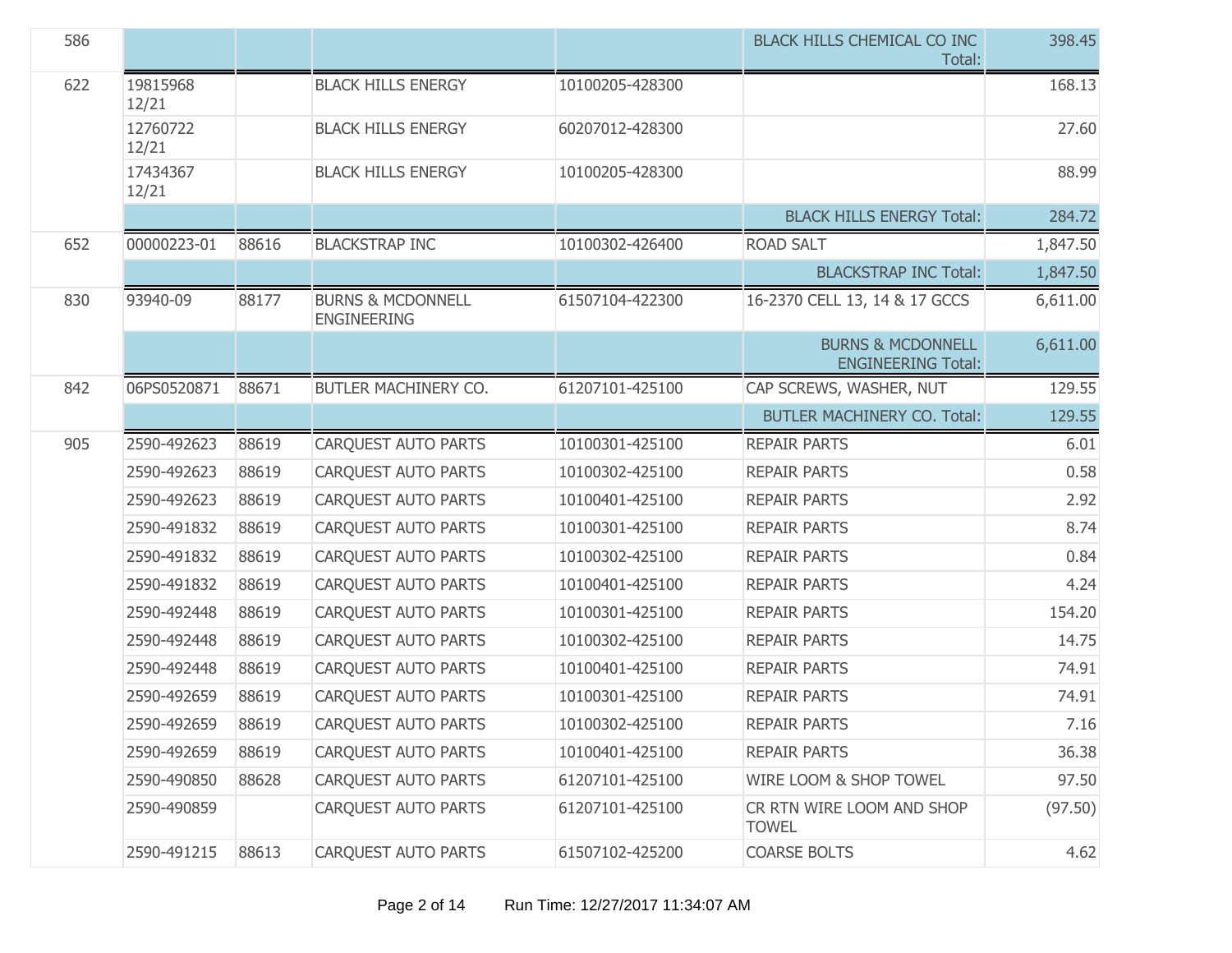| 905  | 2590-491217             |       | <b>CARQUEST AUTO PARTS</b> | 61507102-425200 | CR RTN NUTS/BOLTS                  | (4.62)     |
|------|-------------------------|-------|----------------------------|-----------------|------------------------------------|------------|
|      | 2590-489923             | 88614 | <b>CARQUEST AUTO PARTS</b> | 61207101-425100 | <b>AIR DRYER</b>                   | 1,530.00   |
|      | 2590-490508             |       | <b>CARQUEST AUTO PARTS</b> | 61207101-425100 | CR RTN AIR DRYER                   | (1,530.00) |
|      |                         |       |                            |                 | <b>CARQUEST AUTO PARTS Total:</b>  | 385.64     |
| 931  | 86065                   | 88151 | CBH COOPERATIVE            | 61507103-426200 | <b>DIESEL</b>                      | 277.27     |
|      | 86066                   | 88150 | <b>CBH COOPERATIVE</b>     | 61507102-426200 | <b>DIESEL</b>                      | 780.55     |
|      | 86067                   | 88149 | <b>CBH COOPERATIVE</b>     | 61507103-426200 | <b>DIESEL</b>                      | 482.85     |
|      | 86070                   | 88360 | <b>CBH COOPERATIVE</b>     | 61507103-426200 | <b>DIESEL</b>                      | 335.52     |
|      | 86071                   | 88359 | <b>CBH COOPERATIVE</b>     | 61507102-426200 | <b>DIESEL</b>                      | 813.17     |
|      | 86072                   | 88358 | <b>CBH COOPERATIVE</b>     | 61507103-426200 | <b>DIESEL</b>                      | 391.50     |
|      |                         |       |                            |                 | <b>CBH COOPERATIVE Total:</b>      | 3,080.86   |
| 948  | 6053423696<br>716 11/17 | 88700 | <b>CENTURYLINK</b>         | 60207011-428100 | 11/25 SVC CHARGES                  | 60.04      |
|      | 6055744533<br>389 12/17 | 88701 | <b>CENTURYLINK</b>         | 60207011-428100 | 12/13 SVC CHARGES                  | 51.64      |
|      | 6053749300<br>590 12/17 | 88702 | <b>CENTURYLINK</b>         | 10100111-428100 | 12/13 SVC CHARGES                  | 80.88      |
|      |                         |       |                            |                 | <b>CENTURYLINK Total:</b>          | 192.56     |
| 988  | 856710                  | 88678 | CHRIS SUPPLY COMPANY INC   | 61507103-425300 | <b>MINI LAMP</b>                   | 28.60      |
|      |                         |       |                            |                 | CHRIS SUPPLY COMPANY INC<br>Total: | 28.60      |
| 1013 | 04007000<br>12/05       |       | CITY OF RAPID CITY         | 61300664-428400 | 04007000 14                        | 58.01      |
|      | 05994495<br>12/08       |       | <b>CITY OF RAPID CITY</b>  | 61507103-428400 | 059944950                          | 22.63      |
|      | 09014070<br>12/07       |       | <b>CITY OF RAPID CITY</b>  | 61507102-428400 | 09014070 1                         | 21.96      |
|      | 09014075<br>12/07       |       | <b>CITY OF RAPID CITY</b>  | 61507102-428400 | 090140750                          | 15.49      |
|      | 04008000<br>12/05       |       | <b>CITY OF RAPID CITY</b>  | 61507102-428400 | 04008000 0                         | 135.25     |
|      | 09010315<br>12/07       |       | <b>CITY OF RAPID CITY</b>  | 10100607-428400 | 090103150                          | 39.87      |
|      | 05994500<br>12/07       |       | <b>CITY OF RAPID CITY</b>  | 61507103-428400 | 05994500 30                        | 581.24     |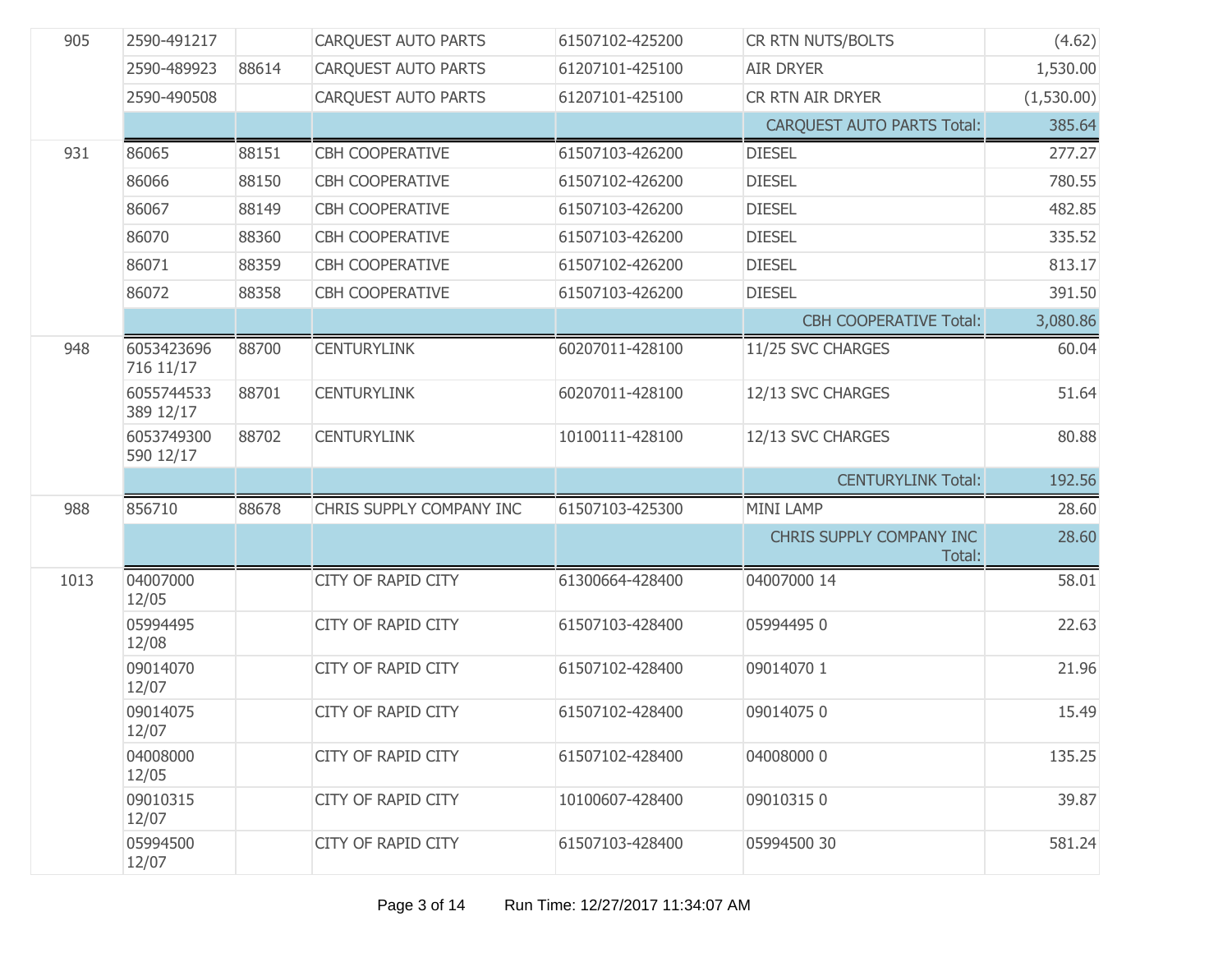| 1013 | 05990022<br>12/07       |       | <b>CITY OF RAPID CITY</b>                    | 61400606-428400 | 059900220                                       | 113.90   |
|------|-------------------------|-------|----------------------------------------------|-----------------|-------------------------------------------------|----------|
|      | 05994490<br>12/07       |       | <b>CITY OF RAPID CITY</b>                    | 61507103-428400 | 05994490 150                                    | 1,157.77 |
|      |                         |       |                                              |                 | <b>CITY OF RAPID CITY Total:</b>                | 2,146.12 |
| 1113 | 223605                  | 88495 | <b>CONTRACTOR'S SUPPLY INC</b>               | 10100301-426300 | <b>GLOVES STOCK</b>                             | 51.00    |
|      | 223545                  | 88405 | <b>CONTRACTOR'S SUPPLY INC</b>               | 10100607-425300 | POLY WAFER W/SPACERS -<br><b>BROOM B</b>        | 910.58   |
|      | 223619                  | 88653 | <b>CONTRACTOR'S SUPPLY INC</b>               | 10100608-426300 | WORK GLOVES - BERNARD, A                        | 44.00    |
|      |                         |       |                                              |                 | <b>CONTRACTOR'S SUPPLY INC</b><br>Total:        | 1,005.58 |
| 9890 | 1068622                 | 88075 | <b>CORE &amp; MAIN LP</b>                    | 60207014-422500 | TEST WATER METER IPERL SN<br>7450               | 50.00    |
|      |                         |       |                                              |                 | <b>CORE &amp; MAIN LP Total:</b>                | 50.00    |
| 1163 | 10/01-31/17             | 88505 | <b>CREDIT COLLECTIONS BUREAU</b>             | 61808900-422500 | <b>OCT COLLECTION FEES - EMS</b><br><b>BILL</b> | 427.70   |
|      |                         |       |                                              |                 | <b>CREDIT COLLECTIONS BUREAU</b><br>Total:      | 427.70   |
| 1164 | S504474853.0<br>01      | 88406 | <b>CRESCENT ELECTRIC SUPPLY CO</b>           | 10100607-425700 | <b>FLOURESCENT LAMP</b>                         | 1.66     |
|      | S504422307.0<br>01      | 88775 | CRESCENT ELECTRIC SUPPLY CO                  | 10100205-426900 | Neutral Bar Adapters                            | 18.07    |
|      |                         |       |                                              |                 | <b>CRESCENT ELECTRIC SUPPLY CO</b><br>Total:    | 19.73    |
| 1260 | D554225                 | 88677 | <b>DAKOTA SUPPLY GROUP</b>                   | 61507103-425300 | AIR DRYER PLUMBING                              | 45.45    |
|      |                         |       |                                              |                 | <b>DAKOTA SUPPLY GROUP Total:</b>               | 45.45    |
| 6888 | 1732                    | 88698 | <b>DAKOTA TRUCK &amp; AUTO LLC</b>           | 10100618-425100 | <b>BUS REPAIRS</b>                              | 175.22   |
|      | 1735                    | 88698 | DAKOTA TRUCK & AUTO LLC                      | 10100618-425100 | <b>BUS REPAIRS</b>                              | 515.57   |
|      | 1739                    | 88698 | DAKOTA TRUCK & AUTO LLC                      | 10100618-425100 | <b>BUS REPAIRS</b>                              | 83.36    |
|      | 1733                    | 88698 | <b>DAKOTA TRUCK &amp; AUTO LLC</b>           | 10100618-425100 | <b>BUS REPAIRS</b>                              | 482.02   |
|      | 1746                    | 88698 | <b>DAKOTA TRUCK &amp; AUTO LLC</b>           | 10100618-425100 | <b>BUS REPAIRS</b>                              | 175.22   |
|      | 1744                    | 88698 | DAKOTA TRUCK & AUTO LLC                      | 10100618-425100 | <b>BUS REPAIRS</b>                              | 218.01   |
|      |                         |       |                                              |                 | <b>DAKOTA TRUCK &amp; AUTO LLC</b><br>Total:    | 1,649.40 |
| 1491 | X201042291:0 88626<br>1 |       | EDDIES TRUCK SALES & SERVICE 10100301-425100 |                 | <b>REPAIR PARTS</b>                             | 4.93     |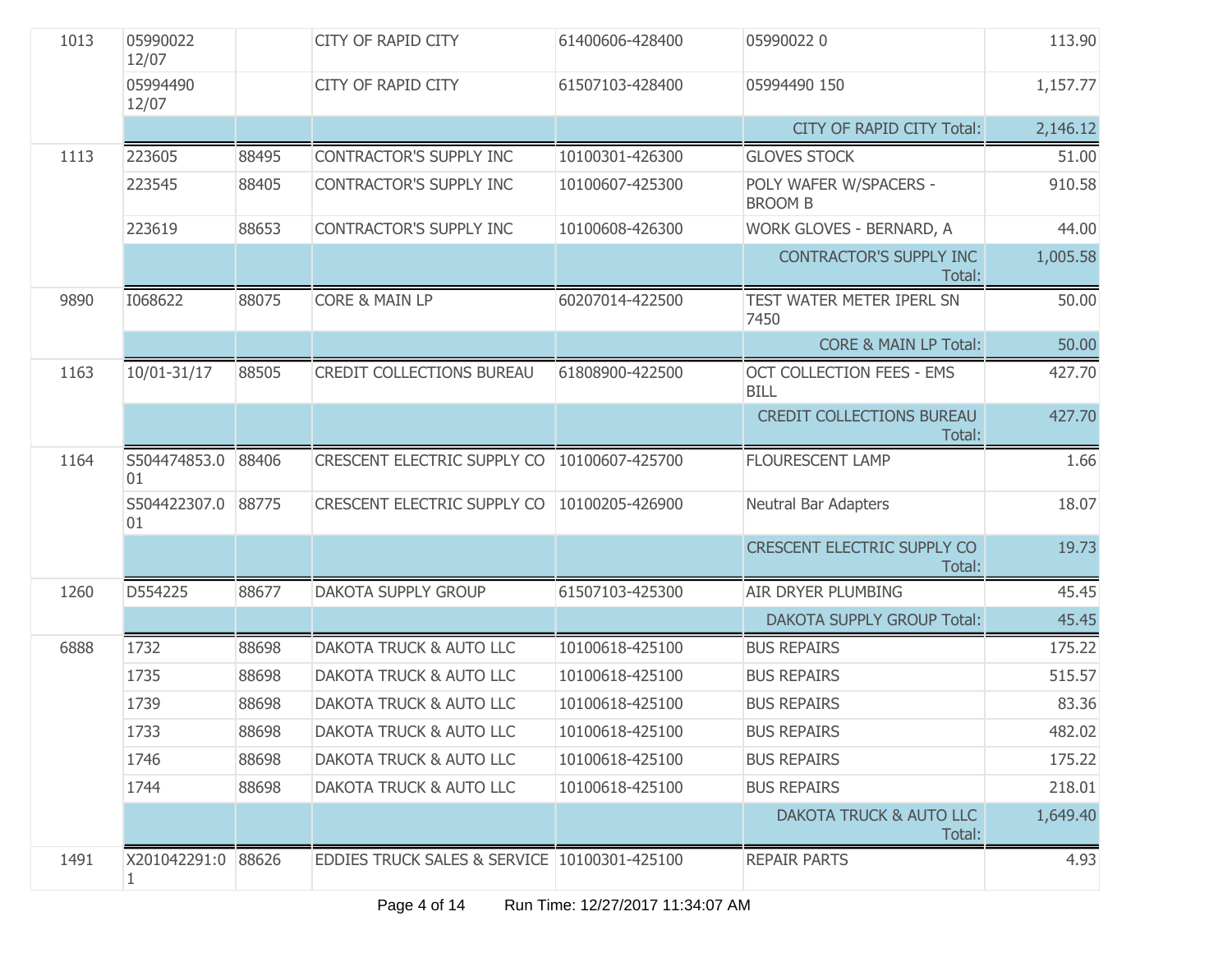| 1491  | X201042291:0 88626       |       | EDDIES TRUCK SALES & SERVICE 10100302-425100 |                 | <b>REPAIR PARTS</b>                               | 25.97  |
|-------|--------------------------|-------|----------------------------------------------|-----------------|---------------------------------------------------|--------|
|       | X201042291:0 88626       |       | EDDIES TRUCK SALES & SERVICE 10100401-425100 |                 | <b>REPAIR PARTS</b>                               | 2.38   |
|       | X201042216:0 88626       |       | EDDIES TRUCK SALES & SERVICE 10100301-425100 |                 | <b>REPAIR PARTS</b>                               | 10.20  |
|       | X201042216:0 88626       |       | EDDIES TRUCK SALES & SERVICE 10100302-425100 |                 | <b>REPAIR PARTS</b>                               | 53.72  |
|       | X201042216:0 88626       |       | EDDIES TRUCK SALES & SERVICE 10100401-425100 |                 | <b>REPAIR PARTS</b>                               | 4.93   |
|       | X201042288:0 88626       |       | EDDIES TRUCK SALES & SERVICE 10100301-425100 |                 | <b>REPAIR PARTS</b>                               | 1.67   |
|       | X201042288:0 88626       |       | EDDIES TRUCK SALES & SERVICE 10100302-425100 |                 | <b>REPAIR PARTS</b>                               | 8.81   |
|       | X201042288:0 88626<br>1. |       | EDDIES TRUCK SALES & SERVICE 10100401-425100 |                 | <b>REPAIR PARTS</b>                               | 0.81   |
|       | X201042272:0 88626       |       | EDDIES TRUCK SALES & SERVICE 10100301-425100 |                 | <b>REPAIR PARTS</b>                               | 12.75  |
|       | X201042272:0 88626       |       | EDDIES TRUCK SALES & SERVICE 10100302-425100 |                 | <b>REPAIR PARTS</b>                               | 67.19  |
|       | X201042272:0 88626<br>1. |       | EDDIES TRUCK SALES & SERVICE 10100401-425100 |                 | <b>REPAIR PARTS</b>                               | 6.17   |
|       | X201042125:0 88626       |       | EDDIES TRUCK SALES & SERVICE 10100301-425100 |                 | <b>REPAIR PARTS</b>                               | 39.30  |
|       | X201042125:0 88626       |       | EDDIES TRUCK SALES & SERVICE 10100302-425100 |                 | <b>REPAIR PARTS</b>                               | 206.97 |
|       | X201042125:0 88626       |       | EDDIES TRUCK SALES & SERVICE 10100401-425100 |                 | <b>REPAIR PARTS</b>                               | 18.99  |
|       |                          |       |                                              |                 | <b>EDDIES TRUCK SALES &amp; SERVICE</b><br>Total: | 464.79 |
| 10391 | 12/07/17                 | 88361 | <b>ESTATE OF PIUS ROHRICK</b>                | 50508911-431000 | 11-2001 STURGIS ROAD AREA<br>UTIL                 | 9.00   |
|       | 12/07/17                 | 88361 | <b>ESTATE OF PIUS ROHRICK</b>                | 60200933-431000 | 11-2001 STURGIS ROAD AREA<br>UTIL                 | 65.00  |
|       | 12/07/17                 | 88361 | ESTATE OF PIUS ROHRICK                       | 60400833-431000 | 11-2001 STURGIS ROAD AREA<br>UTIL                 | 26.00  |
|       |                          |       |                                              |                 | <b>ESTATE OF PIUS ROHRICK Total:</b>              | 100.00 |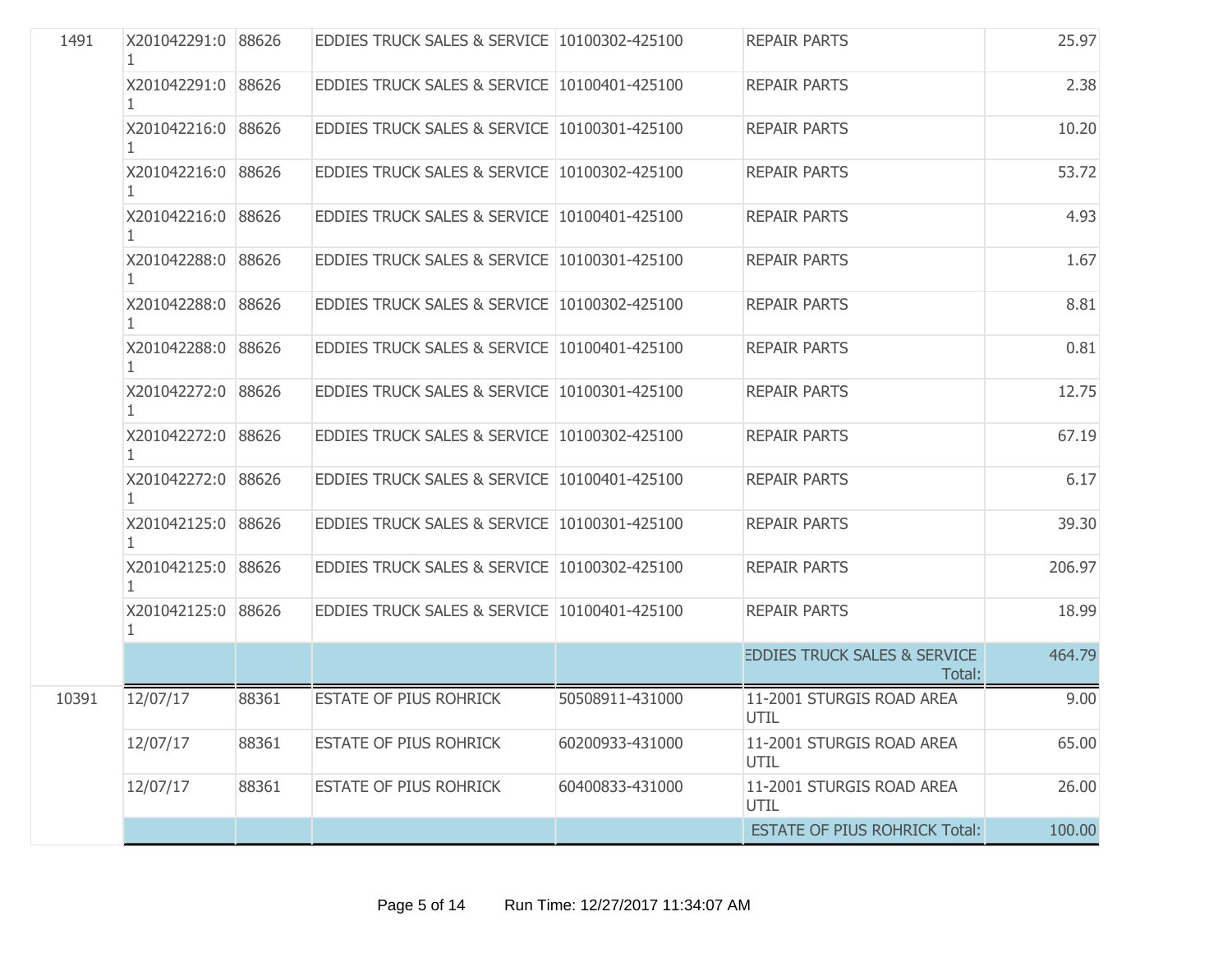| 1592 | 045950-01  | 88685 | <b>EVERGREEN OFFICE PRODUCTS</b><br><b>INC</b>          | 10100111-426100 | <b>Office Supplies</b>                                         | 24.51     |
|------|------------|-------|---------------------------------------------------------|-----------------|----------------------------------------------------------------|-----------|
|      |            |       |                                                         |                 | <b>EVERGREEN OFFICE PRODUCTS</b><br><b>INC Total:</b>          | 24.51     |
| 1627 | SDRA170780 | 88654 | <b>FASTENAL COMPANY</b>                                 | 10100607-426900 | <b>HEX SCREWS</b>                                              | 27.76     |
|      | SDRA170846 | 88707 | <b>FASTENAL COMPANY</b>                                 | 60207012-426900 | <b>VACTOR BOLTS</b>                                            | 10.82     |
|      |            |       |                                                         |                 | <b>FASTENAL COMPANY Total:</b>                                 | 38.58     |
| 1639 | 19660      | 88508 | FELSBURG HOLT & ULLEVIG                                 | 10100706-422300 | PROF SERVICES FOR JUNE 2017<br>FO                              | 2,372.58  |
|      | 20163      | 88515 | <b>FELSBURG HOLT &amp; ULLEVIG</b>                      | 10100706-422300 | PROFESSIONAL SERVICES FOR<br><b>AUGU</b>                       | 1,908.91  |
|      | 20313      | 88516 | <b>FELSBURG HOLT &amp; ULLEVIG</b>                      | 10100706-422300 | PROFESSIONAL SERVICES FOR<br><b>SEPT</b>                       | 1,433.76  |
|      | 20531      | 88517 | <b>FELSBURG HOLT &amp; ULLEVIG</b>                      | 10100706-422300 | PROF SERVICES FOR THE TFS<br><b>FOR</b>                        | 6,541.27  |
|      |            |       |                                                         |                 | <b>FELSBURG HOLT &amp; ULLEVIG</b><br>Total:                   | 12,256.52 |
| 7545 | 2679-11937 | 88694 | FISH WINDOW CLEANING                                    | 60800840-422500 | <b>PROF SERVICES</b>                                           | 85.00     |
|      |            |       |                                                         |                 | FISH WINDOW CLEANING Total:                                    | 85.00     |
| 1820 | 00167653   | 88521 | <b>G&amp;H DISTRIBUTING INC.</b>                        | 60207012-426900 | <b>RED MARKING FLAG</b>                                        | 73.29     |
|      |            |       |                                                         |                 | <b>G&amp;H DISTRIBUTING INC. Total:</b>                        | 73.29     |
| 1922 | 273410042  | 88310 | <b>GODFREY BRAKE SERVICE &amp;</b><br><b>SUPPLY INC</b> | 10100202-425900 | PARTS FOR WARRANTY REPAIR                                      | 8.39      |
|      |            |       |                                                         |                 | <b>GODFREY BRAKE SERVICE &amp;</b><br><b>SUPPLY INC Total:</b> | 8.39      |
| 1979 | 1-512314   | 88117 | <b>GREAT WESTERN TIRE INC.</b>                          | 61207101-426700 | <b>TIRES</b>                                                   | 1,078.80  |
|      | 1-513257   | 88679 | <b>GREAT WESTERN TIRE INC.</b>                          | 61507103-426700 | <b>REPAIR FLAT TIRE</b>                                        | 63.00     |
|      | 1-513080   | 88664 | <b>GREAT WESTERN TIRE INC.</b>                          | 61207101-425100 | <b>FLAT TIRE REPAIR</b>                                        | 56.00     |
|      |            |       |                                                         |                 | <b>GREAT WESTERN TIRE INC.</b><br>Total:                       | 1,197.80  |
| 2132 | E38110     | 88407 | HARVEYS LOCK SHOP INC                                   | 10100607-426900 | <b>DUPLICATE KEY</b>                                           | 2.80      |
|      |            |       |                                                         |                 | <b>HARVEYS LOCK SHOP INC Total:</b>                            | 2.80      |
| 2159 | 1200088841 | 88364 | HDR ENGINEERING INC                                     | 50508910-422300 | 17-2373 SHERIDAN LAKE RD<br><b>CORAL</b>                       | 10,283.51 |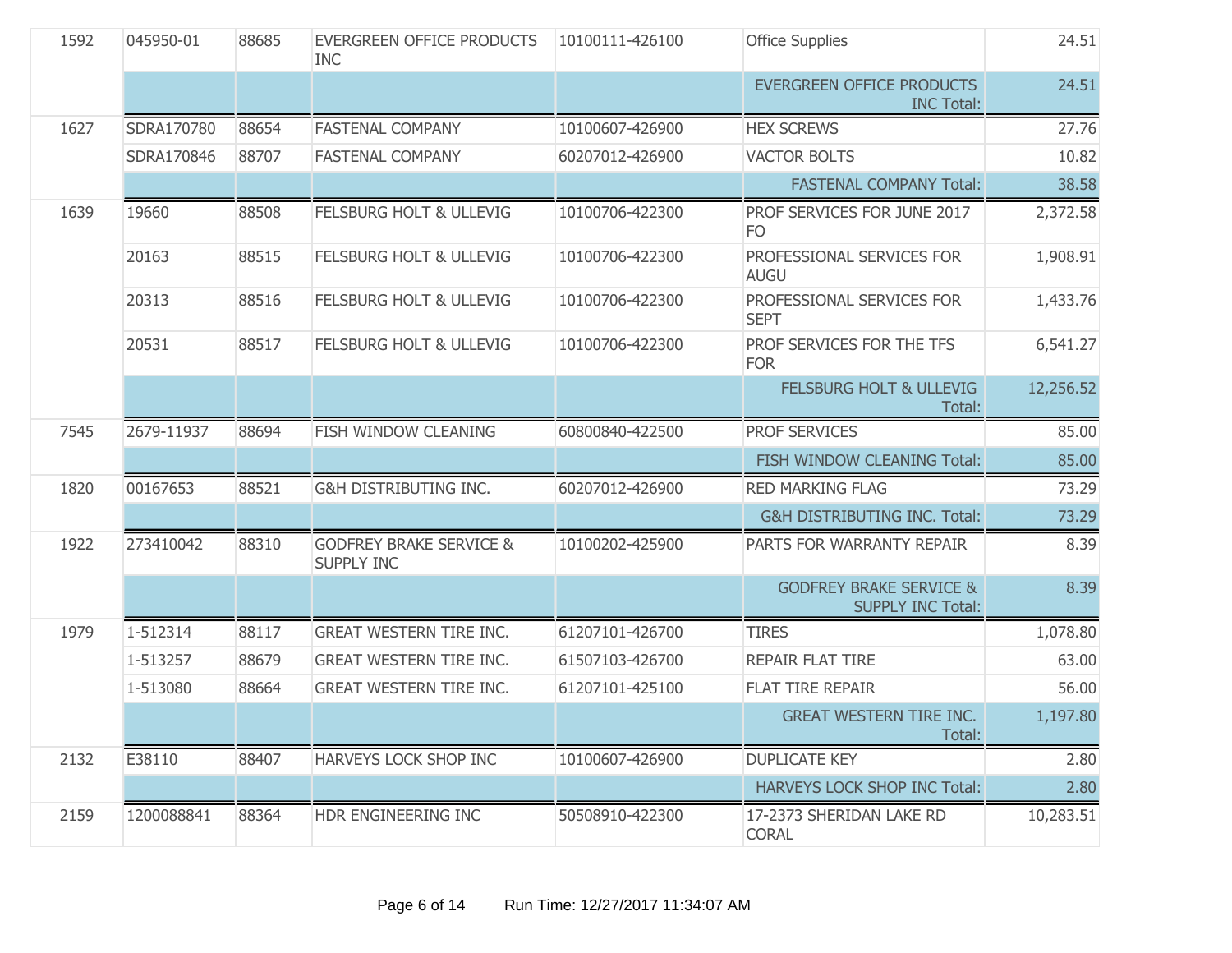| 2159  | 1200091669 | 88380 | HDR ENGINEERING INC       | 60400833-422300 | 16-2342 WRF PROCESS<br><b>RELIABILIT</b> | 8,837.98  |
|-------|------------|-------|---------------------------|-----------------|------------------------------------------|-----------|
|       | 1200091147 | 88507 | HDR ENGINEERING INC       | 60200933-422300 | 16-2191 WATER AND WATER REC<br>UT        | 2,452.99  |
|       | 1200091147 | 88507 | HDR ENGINEERING INC       | 60400833-422300 | 16-2191 WATER AND WATER REC<br>UT        | 2,453.00  |
|       |            |       |                           |                 | HDR ENGINEERING INC Total:               | 24,027.48 |
| 2262  | 1102065    | 88408 | <b>HILLS MATERIALS CO</b> | 10100607-425400 | <b>ROADSTONE</b>                         | 84.87     |
|       | 1105125    | 88615 | <b>HILLS MATERIALS CO</b> | 10100301-425400 | <b>ROADSTONE</b>                         | 242.63    |
|       |            |       |                           |                 | <b>HILLS MATERIALS CO Total:</b>         | 327.50    |
| 10373 | 12/18/17   | 88362 | HOG WILD, LLC             | 60200934-438300 | OVERSIZE REIMBURSEMENT AT<br><b>HARL</b> | 26,344.49 |
|       |            |       |                           |                 | HOG WILD, LLC Total:                     | 26,344.49 |
| 2305  | 2887       | 88365 | HOLSWORTH & SON INC., G.J | 60200933-438100 | 16-2351 OAK AVE WATER MAIN<br><b>REC</b> | 109.66    |
|       | 1199       | 88697 | HOLSWORTH & SON INC., G.J | 60800840-422500 | PROF SERVICES                            | 710.00    |
|       | 1203       | 88697 | HOLSWORTH & SON INC., G.J | 61000870-422500 | PROF SERVICES                            | 592.00    |
|       |            |       |                           |                 | HOLSWORTH & SON INC., G.J<br>Total:      | 1,411.66  |
| 2429  | 50709      | 88624 | <b>INSTA CHAIN INC</b>    | 10100302-425100 | <b>REPAIR PARTS</b>                      | 541.92    |
|       |            |       |                           |                 | <b>INSTA CHAIN INC Total:</b>            | 541.92    |
| 2512  | SJ00980    | 88660 | JENNER EQUIPMENT CO       | 10100860-425300 | <b>GAS SPRING</b>                        | 33.45     |
|       | SJ01025    | 88729 | JENNER EQUIPMENT CO       | 60207012-425300 | W339                                     | 15.49     |
|       | SJ01025    | 88729 | JENNER EQUIPMENT CO       | 60207012-426200 | W339                                     | 47.97     |
|       |            |       |                           |                 | JENNER EQUIPMENT CO Total:               | 96.91     |
| 2554  | 739169     | 88655 | JOHNSON MACHINE INC.      | 10100607-425300 | WHEEL BOLT & NUT #9                      | 8.44      |
|       | 739334     | 88655 | JOHNSON MACHINE INC.      | 10100607-425300 | WHEEL BOLT & NUT #9                      | 3.39      |
|       | 738483     | 88409 | JOHNSON MACHINE INC.      | 10100607-425100 | <b>SHOP STOCK</b>                        | 194.33    |
|       | 202904     | 88620 | JOHNSON MACHINE INC.      | 10100301-425100 | <b>REPAIR PARTS</b>                      | 17.69     |
|       | 202904     | 88620 | JOHNSON MACHINE INC.      | 10100302-425100 | <b>REPAIR PARTS</b>                      | 21.19     |
|       | 202920     | 88620 | JOHNSON MACHINE INC.      | 10100301-425100 | <b>REPAIR PARTS</b>                      | 2.90      |
|       | 202920     | 88620 | JOHNSON MACHINE INC.      | 10100302-425100 | <b>REPAIR PARTS</b>                      | 3.47      |
|       | 202521     | 88620 | JOHNSON MACHINE INC.      | 10100301-425100 | <b>REPAIR PARTS</b>                      | 4.08      |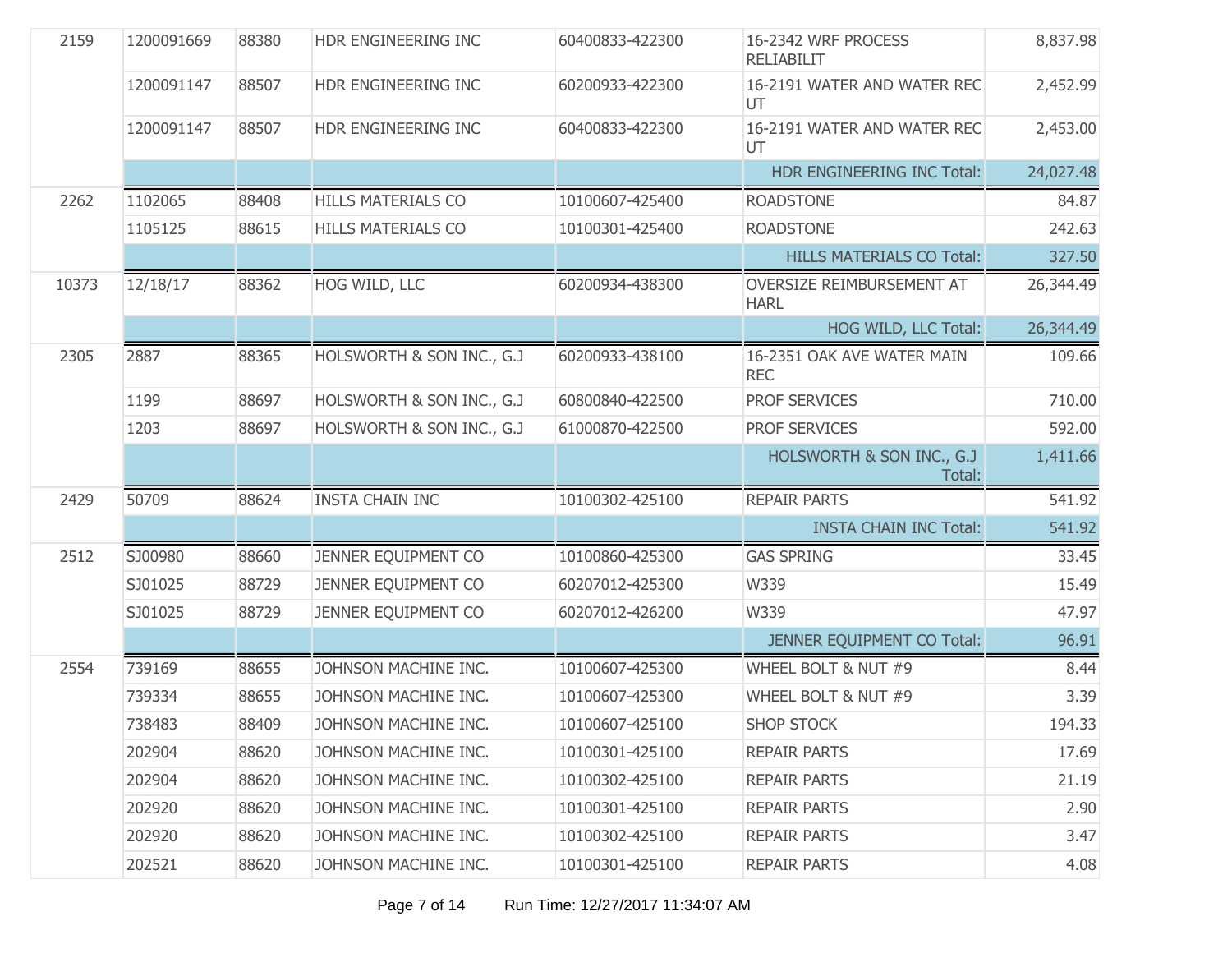| 2554 | 202521    | 88620 | JOHNSON MACHINE INC.      | 10100302-425100 | <b>REPAIR PARTS</b>                         | 4.88      |
|------|-----------|-------|---------------------------|-----------------|---------------------------------------------|-----------|
|      | 202871    | 88498 | JOHNSON MACHINE INC.      | 61800891-425100 | AIR AND OIL FILTER - M1                     | 12.26     |
|      | 202651    | 88620 | JOHNSON MACHINE INC.      | 10100301-425100 | <b>REPAIR PARTS</b>                         | 14.14     |
|      | 202651    | 88620 | JOHNSON MACHINE INC.      | 10100302-425100 | <b>REPAIR PARTS</b>                         | 16.94     |
|      | 202885    | 88620 | JOHNSON MACHINE INC.      | 10100301-425100 | <b>REPAIR PARTS</b>                         | 3.56      |
|      | 202885    | 88620 | JOHNSON MACHINE INC.      | 10100302-425100 | <b>REPAIR PARTS</b>                         | 4.27      |
|      | 202959    | 88620 | JOHNSON MACHINE INC.      | 10100301-425100 | <b>REPAIR PARTS</b>                         | 3.85      |
|      | 202959    | 88620 | JOHNSON MACHINE INC.      | 10100302-425100 | <b>REPAIR PARTS</b>                         | 4.61      |
|      | 201438    | 88620 | JOHNSON MACHINE INC.      | 10100301-425100 | <b>REPAIR PARTS</b>                         | 14.98     |
|      | 201438    | 88620 | JOHNSON MACHINE INC.      | 10100302-425100 | <b>REPAIR PARTS</b>                         | 17.95     |
|      | 203007    | 88620 | JOHNSON MACHINE INC.      | 10100301-425100 | <b>REPAIR PARTS</b>                         | 17.60     |
|      | 203007    | 88620 | JOHNSON MACHINE INC.      | 10100302-425100 | <b>REPAIR PARTS</b>                         | 21.08     |
|      | 201871    | 88620 | JOHNSON MACHINE INC.      | 10100301-425100 | <b>REPAIR PARTS</b>                         | 14.32     |
|      | 201871    | 88620 | JOHNSON MACHINE INC.      | 10100302-425100 | <b>REPAIR PARTS</b>                         | 17.17     |
|      |           |       |                           |                 | JOHNSON MACHINE INC. Total:                 | 423.10    |
| 2613 | 10093892  | 88363 | KADRMAS LEE & JACKSON     | 50508910-422300 | 08-1511 E BLVD/E NORTH<br><b>RECONST</b>    | 41,662.82 |
|      | 10093892  | 88363 | KADRMAS LEE & JACKSON     | 60400833-422300 | 08-1511 E BLVD/E NORTH<br><b>RECONST</b>    | 17,855.50 |
|      |           |       |                           |                 | KADRMAS LEE & JACKSON Total:                | 59,518.32 |
| 9867 | 11/28/17  | 88454 | <b>KEN YOUNG</b>          | 10100204-422500 | REIMBURSEMENTFOR RENTAL<br>FEE-             | 50.00     |
|      | 12/18/17  | 88454 | <b>KEN YOUNG</b>          | 10100204-422500 | REIMBURSEMENTFOR RENTAL<br>FEE-             | 163.00    |
|      |           |       |                           |                 | <b>KEN YOUNG Total:</b>                     | 213.00    |
| 2676 | 20171220d | 88681 | KETEL THORSTENSON & CO    | 10100111-422500 | Ketel Thorstenson Contract (10              | 10,000.00 |
|      |           |       |                           |                 | <b>KETEL THORSTENSON &amp; CO</b><br>Total: | 10,000.00 |
| 2719 | 1447372   | 88627 | <b>KNECHT HOME CENTER</b> | 10100301-425900 | <b>REPAIR PARTS</b>                         | 27.07     |
|      | 1447372   | 88627 | <b>KNECHT HOME CENTER</b> | 10100305-425900 | <b>REPAIR PARTS</b>                         | 37.81     |
|      | 1451561   | 88627 | <b>KNECHT HOME CENTER</b> | 10100301-425900 | <b>REPAIR PARTS</b>                         | 19.37     |
|      | 1451561   | 88627 | <b>KNECHT HOME CENTER</b> | 10100305-425900 | <b>REPAIR PARTS</b>                         | 27.07     |
|      |           |       |                           |                 |                                             |           |
|      | 1447877   | 88497 | <b>KNECHT HOME CENTER</b> | 10100301-426900 | <b>MISC SUPPLIES</b>                        | 25.26     |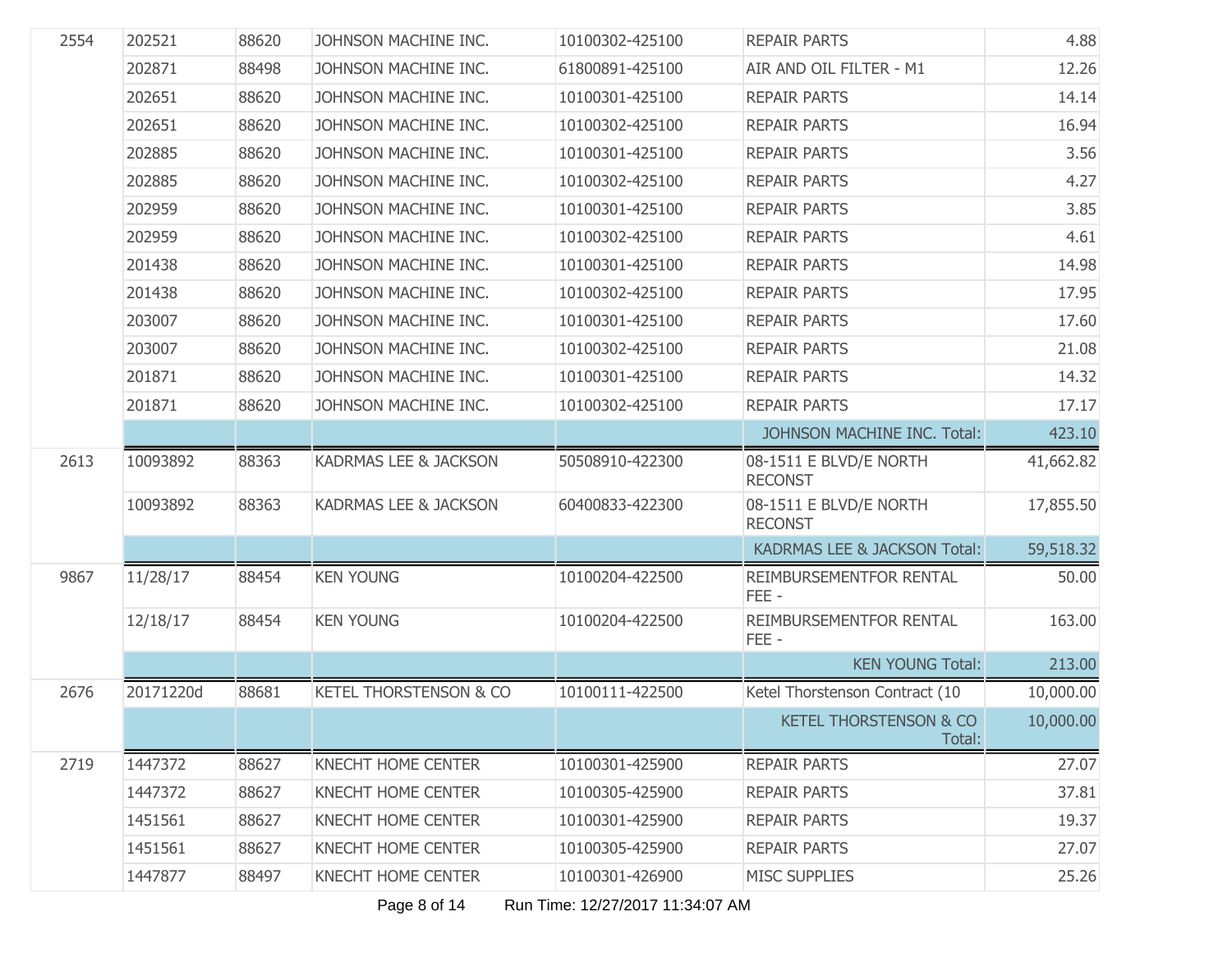| 2719 | 1447114     | 88676 | <b>KNECHT HOME CENTER</b>                       | 61507102-425300 | <b>ENTRY KNOB &amp; TORX POWER</b><br><b>BITS</b>      | 30.69      |
|------|-------------|-------|-------------------------------------------------|-----------------|--------------------------------------------------------|------------|
|      |             |       |                                                 |                 | <b>KNECHT HOME CENTER Total:</b>                       | 167.27     |
| 2772 | 26555       | 86371 | KT CONNECTIONS INC                              | 10100204-429500 | <b>COMPUTERS</b>                                       | 3,254.00   |
|      | 26555       | 86371 | <b>KT CONNECTIONS INC</b>                       | 10100706-429500 | <b>COMPUTERS</b>                                       | 2,853.00   |
|      |             |       |                                                 |                 | KT CONNECTIONS INC Total:                              | 6,107.00   |
| 2787 | 0308904-IN  | 87590 | <b>L-3 COMMUNICATIONS</b><br><b>CORPORATION</b> | 10100201-422500 | L-3 SERVICE BACK OFFICE<br><b>AGREEM</b>               | 3,644.00   |
|      |             |       |                                                 |                 | <b>L-3 COMMUNICATIONS</b><br><b>CORPORATION Total:</b> | 3,644.00   |
| 2862 | 12/22/17    | 88716 | LAZY P-6 LAND COMPANY INC                       | 50508910-437000 | LAZY P6 STREET AND SEWER<br><b>MAIN</b>                | 263,413.30 |
|      | 12/22/17    | 88716 | LAZY P-6 LAND COMPANY INC                       | 60400834-438000 | <b>LAZY P6 STREET AND SEWER</b><br>MAIN                | 5,226.40   |
|      |             |       |                                                 |                 | LAZY P-6 LAND COMPANY INC<br>Total:                    | 268,639.70 |
| 3036 | IN-346579   | 88656 | M G OIL CO                                      | 10100607-426200 | <b>DIESEL WAX TREATMENT</b>                            | 7.50       |
|      | IN-346645   | 88656 | M G OIL CO                                      | 10100607-426200 | DIESEL WAX TREATMENT                                   | 395.94     |
|      |             |       |                                                 |                 | M G OIL CO Total:                                      | 403.44     |
| 3112 | 113306      | 88621 | <b>MATCO TOOLS</b>                              | 10100305-426500 | DEF REFRACTOMETER                                      | 133.85     |
|      |             |       |                                                 |                 | <b>MATCO TOOLS Total:</b>                              | 133.85     |
| 3115 | 16700363    | 88647 | MATHESON TRI-GAS INC                            | 61507103-426500 | <b>WELDING CHIP HAMMER</b>                             | 23.18      |
|      |             |       |                                                 |                 | MATHESON TRI-GAS INC Total:                            | 23.18      |
| 2684 | 12/16-20/17 | 88709 | MATT KIMBALL'S GOLF SHOP                        | 61300604-422500 | DEC 16-20, 2017 CONTRACT                               | 392.35     |
|      |             |       |                                                 |                 | MATT KIMBALL'S GOLF SHOP<br>Total:                     | 392.35     |
| 3208 | 54659       | 88680 | <b>MENARDS</b>                                  | 10100205-426900 | <b>Bolts</b>                                           | 6.58       |
|      | 55289       | 88663 | <b>MENARDS</b>                                  | 61507103-425100 | <b>BOLTS, FIBERGLASS, &amp; HOOKS</b>                  | 255.32     |
|      | 55136       | 88352 | <b>MENARDS</b>                                  | 60407072-425300 | TOOLS: HAMMER, C-CLAMPS,<br><b>PULLS</b>               | 54.88      |
|      | 55136       | 88352 | <b>MENARDS</b>                                  | 60407072-426400 | TOOLS: HAMMER, C-CLAMPS,<br><b>PULLS</b>               | 11.01      |
|      | 55136       | 88352 | <b>MENARDS</b>                                  | 60407072-426500 | TOOLS: HAMMER, C-CLAMPS,<br><b>PULLS</b>               | 60.97      |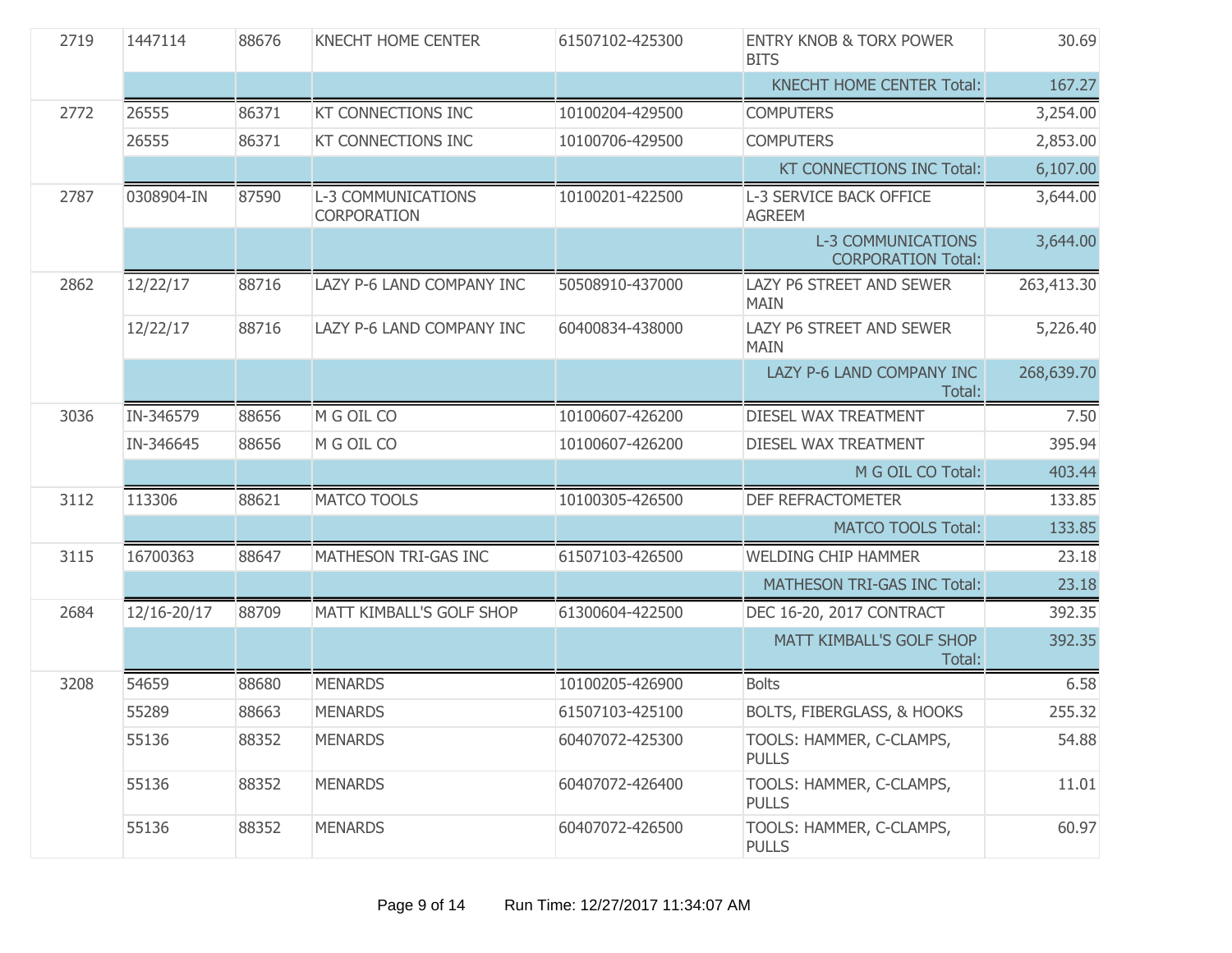| 3208 |                             |       |                                             |                 | <b>MENARDS Total:</b>                             | 388.76    |
|------|-----------------------------|-------|---------------------------------------------|-----------------|---------------------------------------------------|-----------|
| 3424 | 11897                       | 88525 | <b>NATIVE SUN NEWS</b>                      | 10100106-458800 | Rapid City Human Relations Com                    | 193.50    |
|      |                             |       |                                             |                 | <b>NATIVE SUN NEWS Total:</b>                     | 193.50    |
| 8655 | 1274                        | 88403 | NIELSEN DIRTWORKS INC                       | 10100608-422500 | TEX-MARC SCREEN PLANT,<br><b>SCREEN</b>           | 8,790.00  |
|      |                             |       |                                             |                 | NIELSEN DIRTWORKS INC Total:                      | 8,790.00  |
| 3524 | 902732265                   | 88101 | NORTHERN SAFETY COMPANY<br><b>INC</b>       | 10100607-426900 | <b>TENSACONE TOPPER</b>                           | 238.86    |
|      |                             |       |                                             |                 | NORTHERN SAFETY COMPANY<br><b>INC Total:</b>      | 238.86    |
| 6680 | SPRING 2018                 | 88684 | NORTHERN STATE UNIVERSITY                   | 71801002-422800 | Educational Loan - Pauline Sum                    | 2,692.16  |
|      |                             |       |                                             |                 | NORTHERN STATE UNIVERSITY<br>Total:               | 2,692.16  |
| 3530 | 1172455                     | 88658 | NORTHWEST PIPE FITTINGS INC                 | 10100607-425500 | <b>VALVE BOX</b>                                  | 203.62    |
|      | 1172533                     | 88658 | NORTHWEST PIPE FITTINGS INC                 | 10100607-426900 | <b>VALVE BOX</b>                                  | 103.40    |
|      |                             |       |                                             |                 | NORTHWEST PIPE FITTINGS INC<br>Total:             | 307.02    |
| 3806 | 0063881-IN                  | 88186 | R & R SPECIALITIES INC                      | 10100603-425100 | <b>BLADE SHARPENING</b>                           | 257.50    |
|      |                             |       |                                             |                 | R & R SPECIALITIES INC Total:                     | 257.50    |
| 3849 | 11/30/17                    | 88732 | RAPID CITY ARTS COUNCIL                     | 10106062-422500 | <b>SALARIES</b>                                   | 699.66    |
|      |                             |       |                                             |                 | RAPID CITY ARTS COUNCIL<br>Total:                 | 699.66    |
| 3863 | 21067666                    | 88518 | RAPID CITY JOURNAL -<br><b>ADVERTISING</b>  | 10100204-423000 | <b>LEGAL AD</b>                                   | 123.32    |
|      | 21049758                    | 88452 | RAPID CITY JOURNAL -<br><b>ADVERTISING</b>  | 10100706-423000 | TFS STUDY OPEN HOUSE AD                           | 164.97    |
|      |                             |       |                                             |                 | RAPID CITY JOURNAL -<br><b>ADVERTISING Total:</b> | 288.29    |
| 3884 | 2076 6                      | 88280 | RAPID CONSTRUCTION CO                       | 60400831-438000 | 13-2076 RAPID VALLEY<br><b>SANITARY</b>           | 24,417.90 |
|      |                             |       |                                             |                 | <b>RAPID CONSTRUCTION CO Total:</b>               | 24,417.90 |
| 4125 | 4732996                     | 88675 | RUNNINGS SUPPLY INC                         | 61507102-425300 | DRILL/ IMPACT KIT                                 | 199.99    |
|      |                             |       |                                             |                 | <b>RUNNINGS SUPPLY INC Total:</b>                 | 199.99    |
| 4137 | INV000000016 88599<br>52054 |       | RUSHMORE PLAZA CIVIC CENTER 10100101-426300 |                 | DEPARTMENT DIRECTOR<br><b>RETREAT CA</b>          | 53.10     |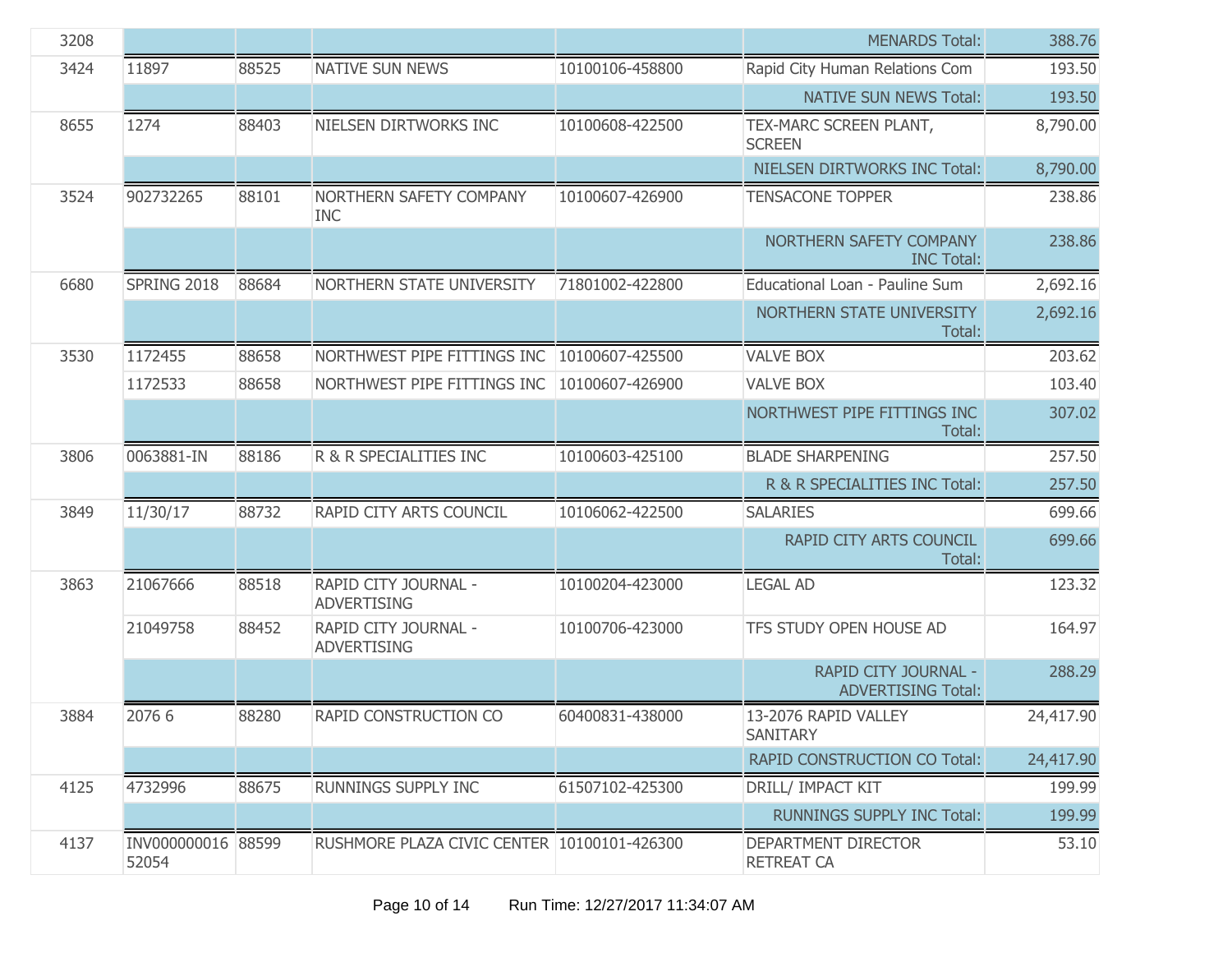| 4137 | INV000000016 88599<br>52054 |       | RUSHMORE PLAZA CIVIC CENTER 10100106-426300 |                 | DEPARTMENT DIRECTOR<br><b>RETREAT CA</b>      | 53.10  |
|------|-----------------------------|-------|---------------------------------------------|-----------------|-----------------------------------------------|--------|
|      | INV000000016 88599<br>52054 |       | RUSHMORE PLAZA CIVIC CENTER 10100108-426300 |                 | DEPARTMENT DIRECTOR<br><b>RETREAT CA</b>      | 53.10  |
|      | INV000000016 88599<br>52054 |       | RUSHMORE PLAZA CIVIC CENTER 10100111-426300 |                 | DEPARTMENT DIRECTOR<br><b>RETREAT CA</b>      | 53.10  |
|      | INV000000016 88599<br>52054 |       | RUSHMORE PLAZA CIVIC CENTER 10100201-426300 |                 | DEPARTMENT DIRECTOR<br><b>RETREAT CA</b>      | 53.10  |
|      | INV000000016 88599<br>52054 |       | RUSHMORE PLAZA CIVIC CENTER 10100202-426300 |                 | DEPARTMENT DIRECTOR<br><b>RETREAT CA</b>      | 53.10  |
|      | INV000000016 88599<br>52054 |       | RUSHMORE PLAZA CIVIC CENTER 10100204-426300 |                 | DEPARTMENT DIRECTOR<br><b>RETREAT CA</b>      | 53.10  |
|      | INV000000016 88599<br>52054 |       | RUSHMORE PLAZA CIVIC CENTER 10100609-426300 |                 | DEPARTMENT DIRECTOR<br><b>RETREAT CA</b>      | 53.10  |
|      | INV000000016 88599<br>52054 |       | RUSHMORE PLAZA CIVIC CENTER 10100620-426300 |                 | DEPARTMENT DIRECTOR<br><b>RETREAT CA</b>      | 53.10  |
|      | INV000000016 88599<br>52054 |       | RUSHMORE PLAZA CIVIC CENTER 10106021-426300 |                 | DEPARTMENT DIRECTOR<br><b>RETREAT CA</b>      | 53.10  |
|      | INV000000016 88599<br>52054 |       | RUSHMORE PLAZA CIVIC CENTER 60602074-426300 |                 | DEPARTMENT DIRECTOR<br><b>RETREAT CA</b>      | 53.10  |
|      | INV000000016 88599<br>52054 |       | RUSHMORE PLAZA CIVIC CENTER 77504132-426300 |                 | DEPARTMENT DIRECTOR<br><b>RETREAT CA</b>      | 53.10  |
|      |                             |       |                                             |                 | <b>RUSHMORE PLAZA CIVIC CENTER</b><br>Total:  | 637.20 |
| 4330 | 2689164                     | 88602 | SERVALL UNIFORM/LINEN CO<br><b>INC</b>      | 10100711-426400 | RUGS FOR OFFICE 12/19/17                      | 22.65  |
|      | 2683133                     | 88730 | SERVALL UNIFORM/LINEN CO<br><b>INC</b>      | 10106062-426400 | <b>JANITORIAL SUPPLIES</b>                    | 75.09  |
|      | 2689163                     | 88695 | SERVALL UNIFORM/LINEN CO<br><b>INC</b>      | 60800840-422500 | <b>PROF SERVICES</b>                          | 36.08  |
|      |                             |       |                                             |                 | SERVALL UNIFORM/LINEN CO<br><b>INC Total:</b> | 133.82 |
| 4465 | 12141759296                 | 88411 | SNAP ON TOOLS                               | 10100607-426300 | <b>BUTANE GAS TORCH</b>                       | 48.00  |
|      | 12141759296                 | 88411 | SNAP ON TOOLS                               | 10100607-426500 | <b>BUTANE GAS TORCH</b>                       | 69.99  |
|      |                             |       |                                             |                 | <b>SNAP ON TOOLS Total:</b>                   | 117.99 |
| 4535 | $01/10-12/18$<br>TECH, D    | 87968 | SOUTH DAKOTA SOCIETY OF<br>PROFESSIONAL     | 10100108-427000 | SDSPLS 35TH ANNUAL<br><b>CONFERENCE</b>       | 230.00 |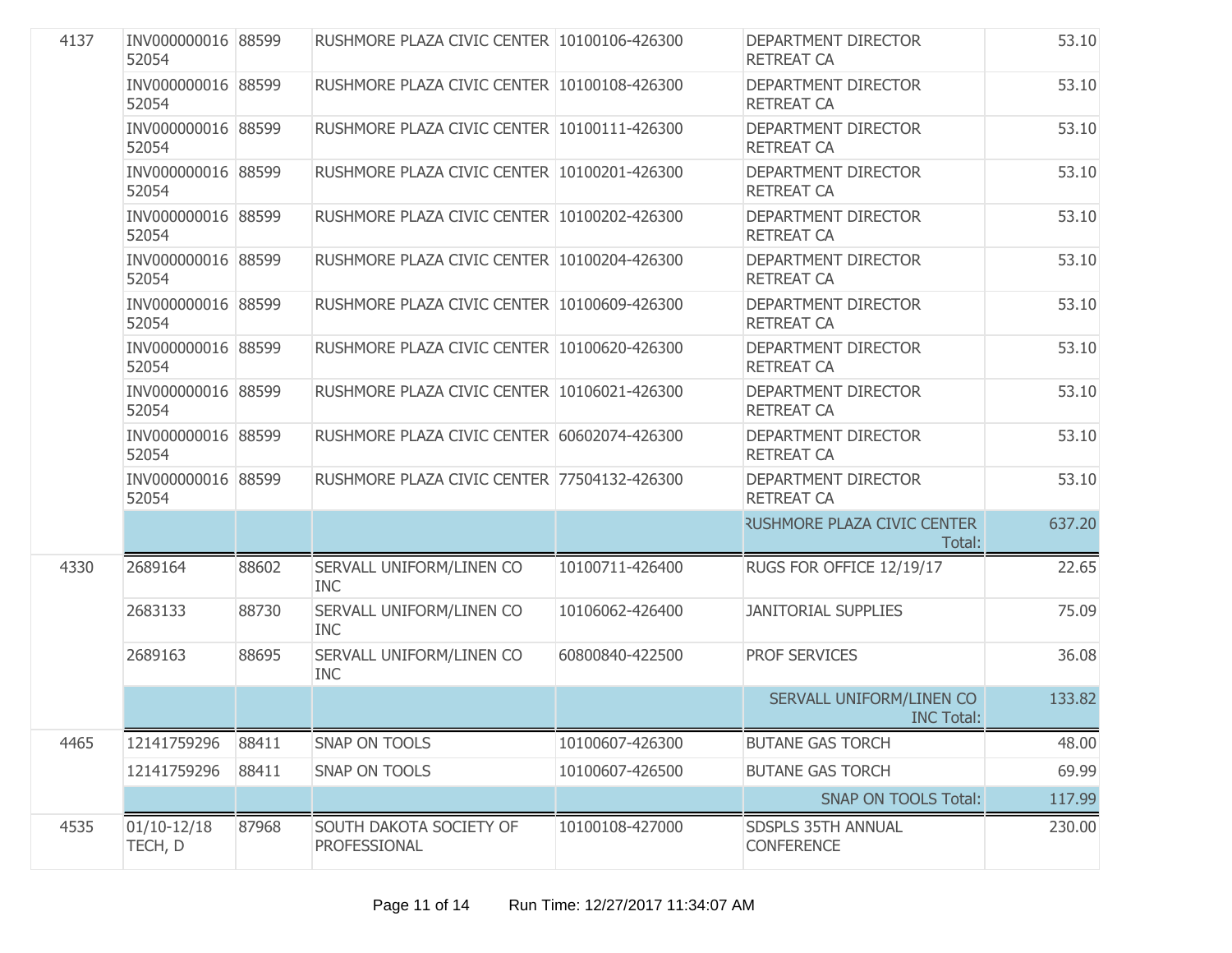| 4535  | $01/10-12/18$<br>KOOLS, D | 87968 | SOUTH DAKOTA SOCIETY OF<br>PROFESSIONAL                       | 10100108-427000 | SDSPLS 35TH ANNUAL<br><b>CONFERENCE</b>                      | 230.00   |
|-------|---------------------------|-------|---------------------------------------------------------------|-----------------|--------------------------------------------------------------|----------|
|       |                           |       |                                                               |                 | SOUTH DAKOTA SOCIETY OF<br>PROFESSIONAL Total:               | 460.00   |
| 2332  | 02 609719                 | 87868 | STAN HOUSTON EQUIP CO INC                                     | 10100608-426900 | <b>PLANER</b>                                                | 3,934.79 |
|       | 02 611926                 | 87868 | STAN HOUSTON EQUIP CO INC                                     | 10100608-426900 | <b>PLANER</b>                                                | 1,280.09 |
|       | 02 609736                 | 87868 | STAN HOUSTON EQUIP CO INC                                     | 10100607-426900 | <b>PLANER</b>                                                | 43.15    |
|       |                           |       |                                                               |                 | STAN HOUSTON EQUIP CO INC<br>Total:                          | 5,258.03 |
| 4599  | 3363327506                | 88596 | <b>STAPLES ADVANTAGE</b>                                      | 10106021-426100 | <b>OFFICE SUPPLIES</b>                                       | 3.33     |
|       | 3363327506                | 88596 | <b>STAPLES ADVANTAGE</b>                                      | 10106022-426100 | <b>OFFICE SUPPLIES</b>                                       | 46.83    |
|       | 3363327506                | 88596 | <b>STAPLES ADVANTAGE</b>                                      | 10106023-426100 | <b>OFFICE SUPPLIES</b>                                       | 3.33     |
|       |                           |       |                                                               |                 | <b>STAPLES ADVANTAGE Total:</b>                              | 53.49    |
| 4504  | <b>NOV 17</b>             | 88166 | STATE OF SOUTH DAKOTA                                         | 61507102-454000 | SOLID WASTE FEE NOVEMER<br>2017                              | 8,113.57 |
|       | 12/12/2017                | 88553 | STATE OF SOUTH DAKOTA                                         | 10100106-422500 | <b>BACKGROUND CHECKS</b>                                     | 43.25    |
|       | 12/12/2017                | 88553 | STATE OF SOUTH DAKOTA                                         | 10100108-422500 | <b>BACKGROUND CHECKS</b>                                     | 43.25    |
|       | 12/15/17                  | 88073 | STATE OF SOUTH DAKOTA                                         | 60200934-422500 | SDDENR FUTURE USE PERMIT<br><b>NO.20</b>                     | 395.00   |
|       |                           |       |                                                               |                 | <b>STATE OF SOUTH DAKOTA Total:</b>                          | 8,595.07 |
| 4685  | 30-753807                 | 88659 | STURDEVANT'S REFINISH SUPPLY 10100607-425300<br><b>CENTER</b> |                 | DYNATRON YELLOW, VETTE<br><b>PANEL A</b>                     | 48.12    |
|       |                           |       |                                                               |                 | <b>STURDEVANT'S REFINISH</b><br><b>SUPPLY CENTER Total:</b>  | 48.12    |
| 4817  | 837366321                 | 88584 | THOMSON REUTERS - WEST                                        | 10100106-429300 | Subscription product charges f                               | 322.90   |
|       |                           |       |                                                               |                 | THOMSON REUTERS - WEST<br>Total:                             | 322.90   |
| 4878  | 103469                    | 88727 | <b>TRAFFIC CONTROL CORP</b>                                   | 10100205-426900 | Pedestrian pushbuttons                                       | 756.00   |
|       |                           |       |                                                               |                 | <b>TRAFFIC CONTROL CORP Total:</b>                           | 756.00   |
| 10249 | C51218                    | 88670 | <b>TRANSOURCE TRUCK &amp;</b><br><b>EQUIPMENT INC</b>         | 61207101-425100 | <b>TURN CAT &amp; WASHER</b>                                 | 132.56   |
|       |                           |       |                                                               |                 | <b>TRANSOURCE TRUCK &amp;</b><br><b>EQUIPMENT INC Total:</b> | 132.56   |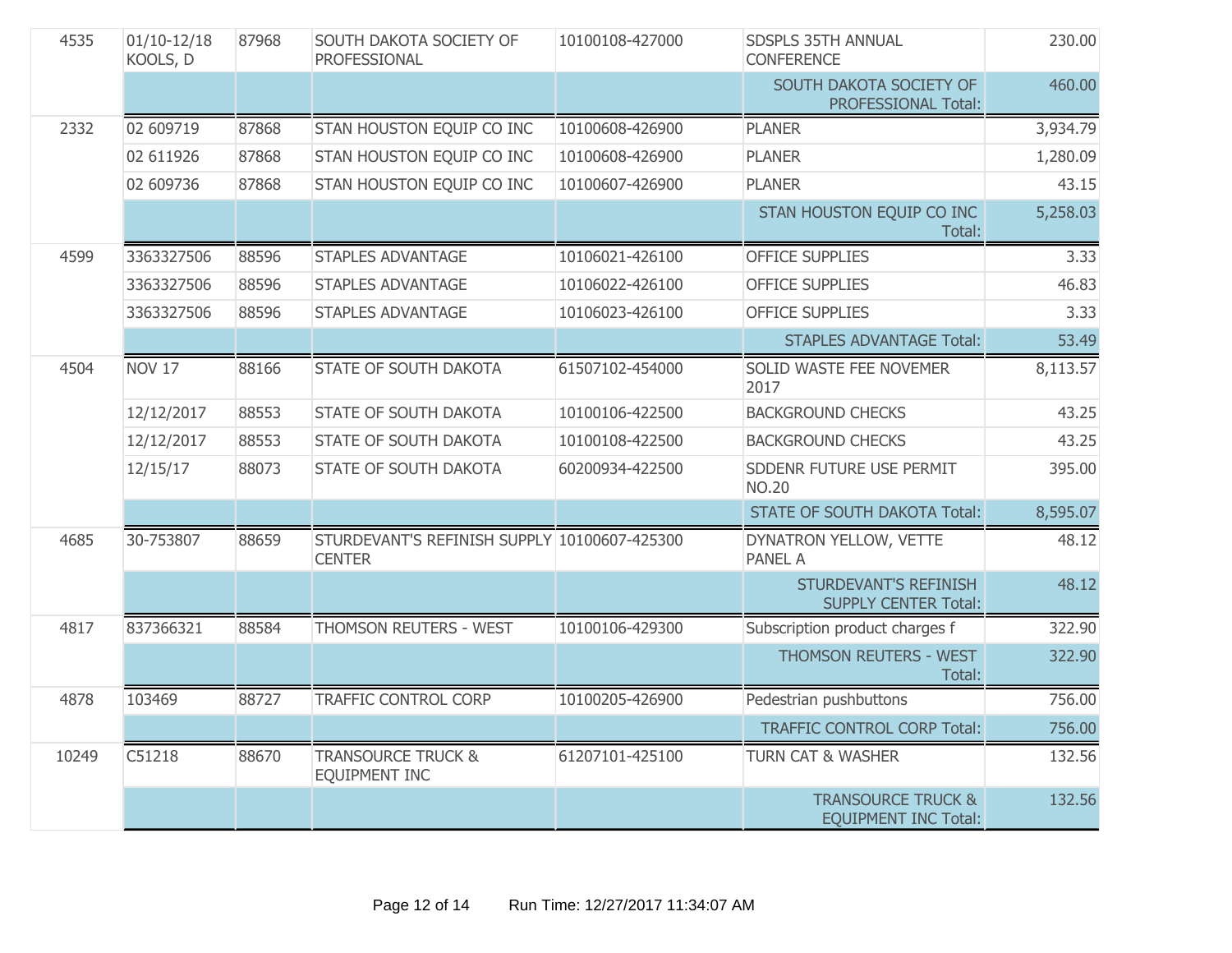| 4889 | 1993522            | 88554 | <b>TRAVELERS</b>                                   | 79300968-421100 | <b>CLAIMS</b>                 | 914.00   |
|------|--------------------|-------|----------------------------------------------------|-----------------|-------------------------------|----------|
|      |                    |       |                                                    |                 | <b>TRAVELERS Total:</b>       | 914.00   |
| 6415 | 015099701<br>12/12 |       | <b>VAST BUSINESS</b>                               | 60207011-428100 |                               | 19.29    |
|      | 015099701<br>12/12 |       | <b>VAST BUSINESS</b>                               | 60207011-428100 |                               | 19.30    |
|      | 015099701<br>12/12 |       | <b>VAST BUSINESS</b>                               | 60207011-428100 |                               | 19.29    |
|      | 015099701<br>12/12 |       | <b>VAST BUSINESS</b>                               | 60207013-428100 |                               | 17.30    |
|      | 015146801<br>12/12 |       | <b>VAST BUSINESS</b>                               | 10106024-428100 |                               | 17.42    |
|      | 015146801<br>12/12 |       | <b>VAST BUSINESS</b>                               | 10106024-428100 |                               | 17.42    |
|      | 007441701<br>12/16 |       | <b>VAST BUSINESS</b>                               | 61400665-428100 |                               | 26.32    |
|      | 007441701<br>12/16 |       | <b>VAST BUSINESS</b>                               | 61400665-428100 |                               | 20.26    |
|      | 007441701<br>12/16 |       | <b>VAST BUSINESS</b>                               | 61400665-428100 |                               | 17.25    |
|      | 015146801<br>12/12 |       | <b>VAST BUSINESS</b>                               | 10106024-428100 |                               | 17.42    |
|      | 009402601<br>12/14 |       | <b>VAST BUSINESS</b>                               | 61507102-428100 |                               | 16.92    |
|      | 012864101<br>12/16 |       | <b>VAST BUSINESS</b>                               | 10100202-428100 |                               | 156.40   |
|      | 012864101<br>12/16 |       | <b>VAST BUSINESS</b>                               | 10100202-428100 |                               | 44.39    |
|      | 012864101<br>12/16 |       | <b>VAST BUSINESS</b>                               | 10100202-428100 |                               | 44.39    |
|      | 012864101<br>12/16 |       | <b>VAST BUSINESS</b>                               | 10100202-428100 |                               | 44.39    |
|      |                    |       |                                                    |                 | <b>VAST BUSINESS Total:</b>   | 497.76   |
| 9842 | 21431000005        | 88699 | <b>WALKER PARKING</b><br>CONSULTANTS/ENGINEERS INC | 61000870-422300 | <b>DOWNTOWN PARKING STUDY</b> | 2,565.00 |